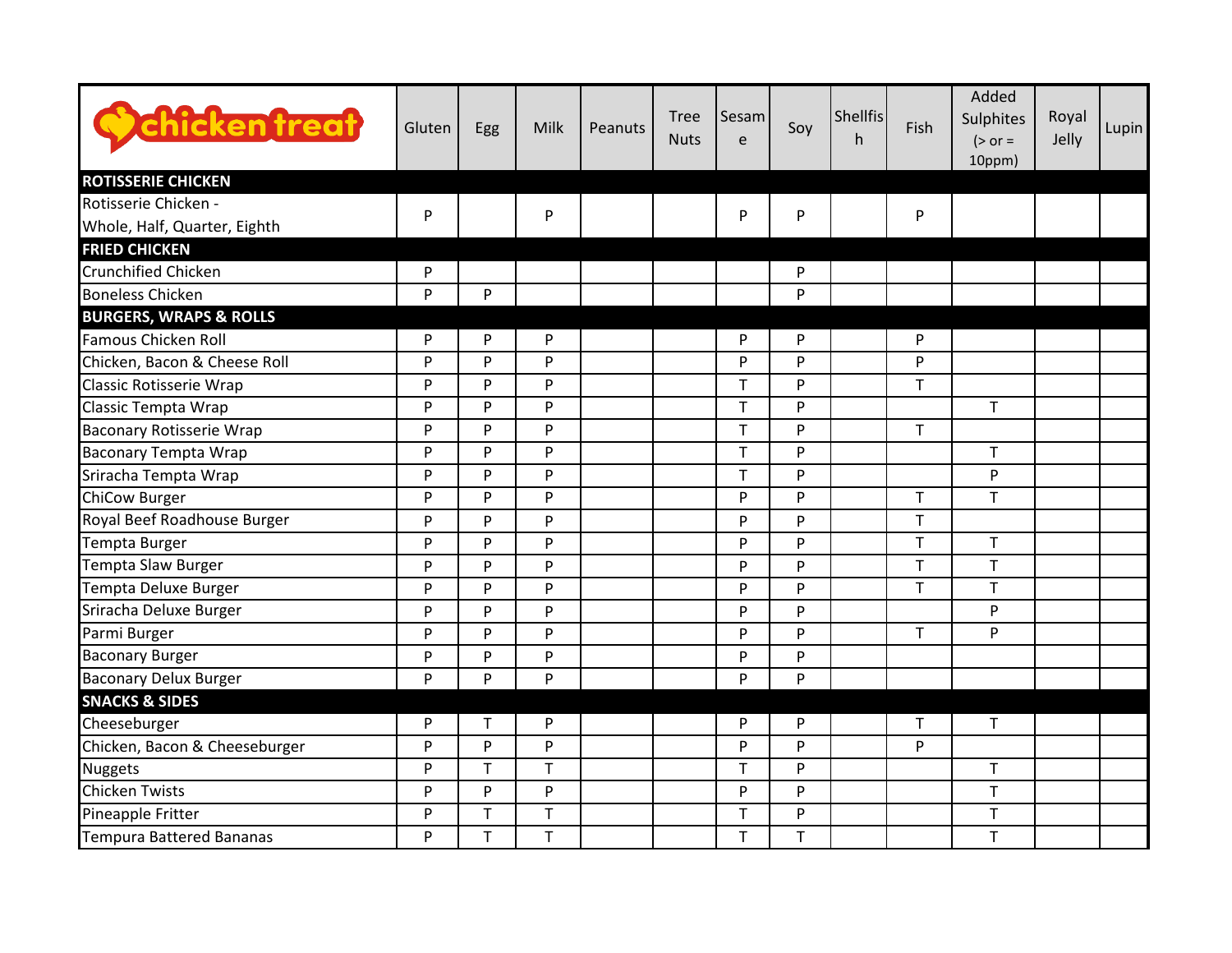| Cheesy Mac & Cheese Balls                                            | ${\sf P}$    | T.           | P              |             |              | $\mathsf T$  | ${\sf P}$    |              | P            |  |
|----------------------------------------------------------------------|--------------|--------------|----------------|-------------|--------------|--------------|--------------|--------------|--------------|--|
| Jalapeno Bites                                                       | ${\sf P}$    | T.           | P              |             |              | $\mathsf T$  | $\mathsf T$  | $\mathsf{T}$ | P            |  |
| <b>Onion Rings</b>                                                   | P            | $\mathsf T$  | $\overline{T}$ |             |              | $\mathsf{T}$ | $\mathsf T$  |              | $\mathsf{T}$ |  |
| Famous Chips                                                         | P            | T.           | T.             |             |              | $\mathsf{T}$ | P            |              | $\mathsf T$  |  |
| <b>Sweet Potato Chips</b>                                            | ${\sf P}$    | $\mathsf T$  | T              |             |              | $\mathsf T$  | ${\sf P}$    |              | $\top$       |  |
| Cheezy Bacon Loaded Chips                                            | P            | P            | P              |             |              | $\top$       | ${\sf P}$    |              | $\top$       |  |
| Cheezy Spicy Loaded Chips                                            | P            | P            | P              |             |              | $\mathsf T$  | ${\sf P}$    |              | $\mathsf T$  |  |
| Chicken & Gravy Loaded Chips                                         | ${\sf P}$    | T            | P              |             |              | P            | P            | ${\sf P}$    | P            |  |
| <b>Garlic Bread</b>                                                  | P            |              |                |             |              | P            | P            | $\mathsf{T}$ |              |  |
| Corn (excludes Butter)                                               | $\mathsf{T}$ |              | T.             |             |              | $\mathsf T$  | $\mathsf{T}$ | $\mathsf{T}$ |              |  |
| Peas                                                                 | $\mathsf T$  |              | T.             |             |              | $\mathsf T$  | $\mathsf T$  | $\mathsf T$  |              |  |
| Potatoes                                                             | $\mathsf T$  | $\mathsf{T}$ | T.             |             |              | $\mathsf T$  | $\top$       |              | P            |  |
| Slayin' Slaw                                                         |              | P            | P              |             |              |              |              |              |              |  |
| Gravy                                                                | P            |              |                |             |              |              |              |              | P            |  |
| Mash & Gravy                                                         | P            | T.           | P              |             |              |              | $\mathsf T$  |              | P            |  |
| <b>Tomato Sauce</b>                                                  |              |              |                |             |              |              |              |              |              |  |
| Sweet & Sour Sauce                                                   |              |              |                |             |              |              |              |              |              |  |
| <b>Spicy Sauce</b>                                                   |              |              |                |             |              |              |              |              |              |  |
| Mayonnaise Sauce                                                     |              | P            | P              |             |              |              |              |              |              |  |
| <b>Cheezy Sauce</b>                                                  | P            | P            | P.             |             |              |              | P            |              |              |  |
| Sriracha Mayo Sauce                                                  | P            | P            |                |             |              |              |              |              | P            |  |
| <b>Baconary Sauce</b>                                                | P            | P            |                |             |              |              | P            |              |              |  |
| Cola BBQ Sauce                                                       |              |              |                |             |              |              | P            |              |              |  |
| <b>DESSERTS</b>                                                      |              |              |                |             |              |              |              |              |              |  |
| <b>Triple Choc Mousse</b>                                            |              |              | P              | $\mathsf T$ | $\mathsf{T}$ |              | P            |              |              |  |
| Vanilla Cheesecake                                                   | P            | $\mathsf{T}$ | P              | $\mathsf T$ | $\mathsf T$  |              | P            |              |              |  |
| <b>Streets Viennetta</b>                                             | $\mathsf{T}$ |              | P              | $\mathsf T$ | $\top$       |              | ${\sf P}$    |              | P            |  |
| <b>Streets Magnum Classic</b>                                        |              |              | P              | $\top$      | $\sf T$      |              | ${\sf P}$    |              |              |  |
| <b>Streets Splice</b>                                                | ${\sf P}$    |              | P              | $\mathsf T$ | $\mathsf T$  |              | ${\sf P}$    |              | P            |  |
| Streets Bubble O'Bill                                                | P            |              | P              | $\mathsf T$ | $\mathsf T$  |              | ${\sf P}$    |              |              |  |
| Everest Vanilla Cup                                                  |              | T.           | P              | $\mathsf T$ | $\mathsf T$  | $\mathsf T$  | $\mathsf{T}$ |              |              |  |
| <b>LIMITED TIME OFFERS - NPD</b><br>JUICY'QUE SINGLE & DOUBLE BURGER | P            | P            | P              | P           | Τ            | P            | P            | $\mathsf T$  | P            |  |
|                                                                      |              |              |                |             |              |              |              |              |              |  |
|                                                                      |              |              |                |             |              |              |              |              |              |  |